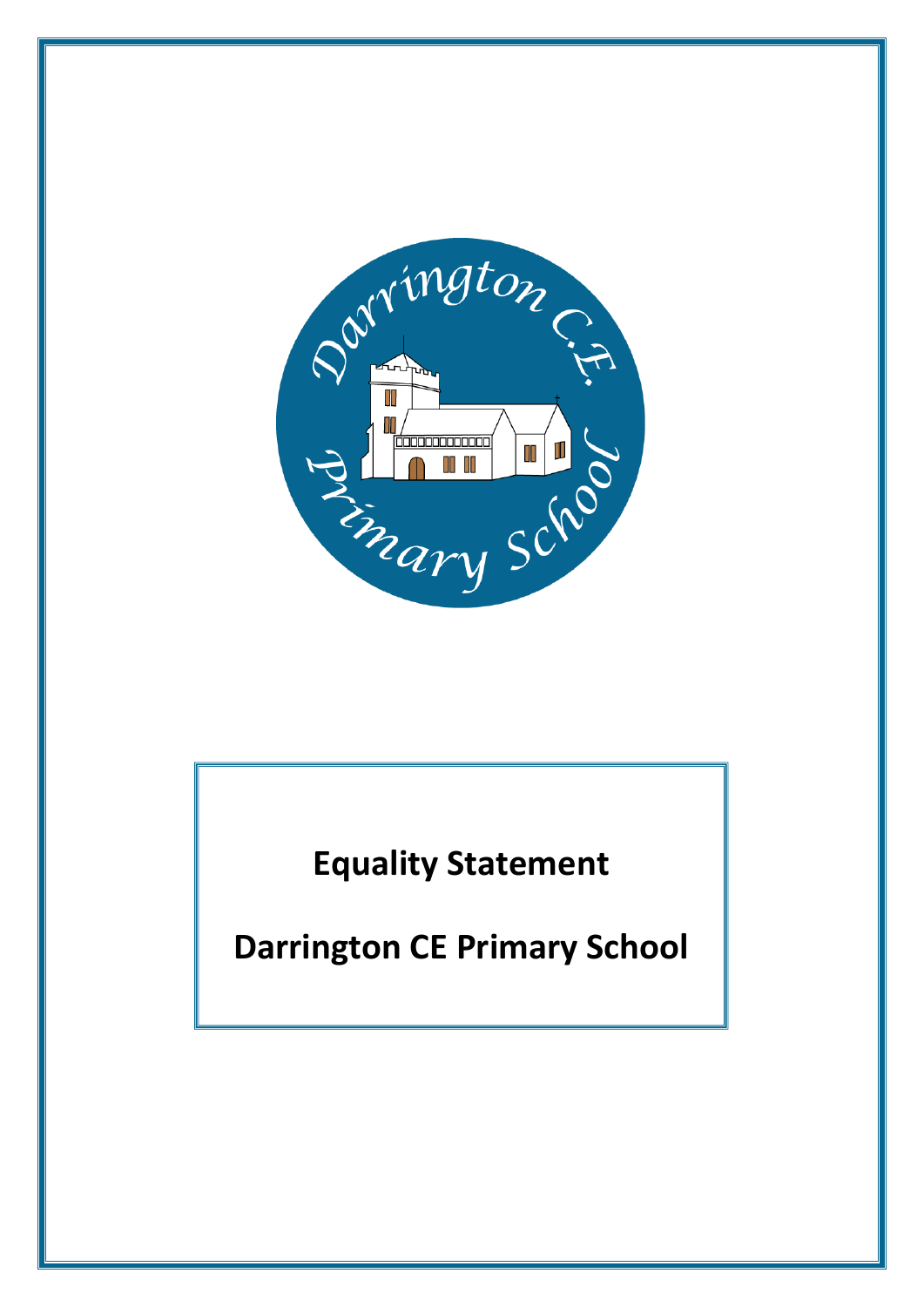## **Introduction**

Every person in our school community has been made in the image of God and is loved unconditionally by God. Everyone is equal and we treat each other with dignity and respect. Our school is a place where everyone should be able to flourish in a loving and hospitable community. Each person in all their unique difference should be able to thrive, irrespective of physical appearance, gender, race, religion, ethnicity, socio-economic background, academic ability, disability, sexual orientation or gender identity.

## **Aim**

We aim to make sure that no-one experiences less favourable treatment or discrimination because of:

- Their age.
- A disability.
- Their ethnicity, colour or national origin.
- **Their gender.**
- Their gender identity (they have reassigned or plan to reassign their gender).
- Their marital or civil partnership status.
- Their being pregnant or having recently had a baby.
- **Their religion or belief.**
- Their sexual identity and orientation.
- We recognise that some pupils need extra support to help them to achieve and be successful.
- We try to make sure that people from different groups are consulted and are involved in our decisions, especially pupils, parents and those of us who can be treated less favourably.
- We aim to put the spiritual development of all stakeholders at the heart of everything that we do.
- We strive to provide an environment where each individual grows in the love of God and each other.
- By sharing friendship, peace and showing respect for each other, we look to develop and explore our Christian faith.
- We foster skills such as co-operation, tolerance and understanding of others and respect for differences.

## **Objectives**

We are committed to promoting the understanding of the principles and practices of equality – treating all members of our school community as individuals, according to their needs, with an awareness of our diverse society and appreciating the value of difference. We actively seek to challenge discrimination and we promote an anti-bullying stance which makes clear the unacceptability of racist, disablist and homophobic, biphobic and transphobic bullying and langauge.

We welcome our duties under the Equality Act 2010 to eliminate discrimination, advance equality of opportunity and foster good relations in relation to age (as appropriate), disability, gender identity, race, religion, sex and sexual orientation.